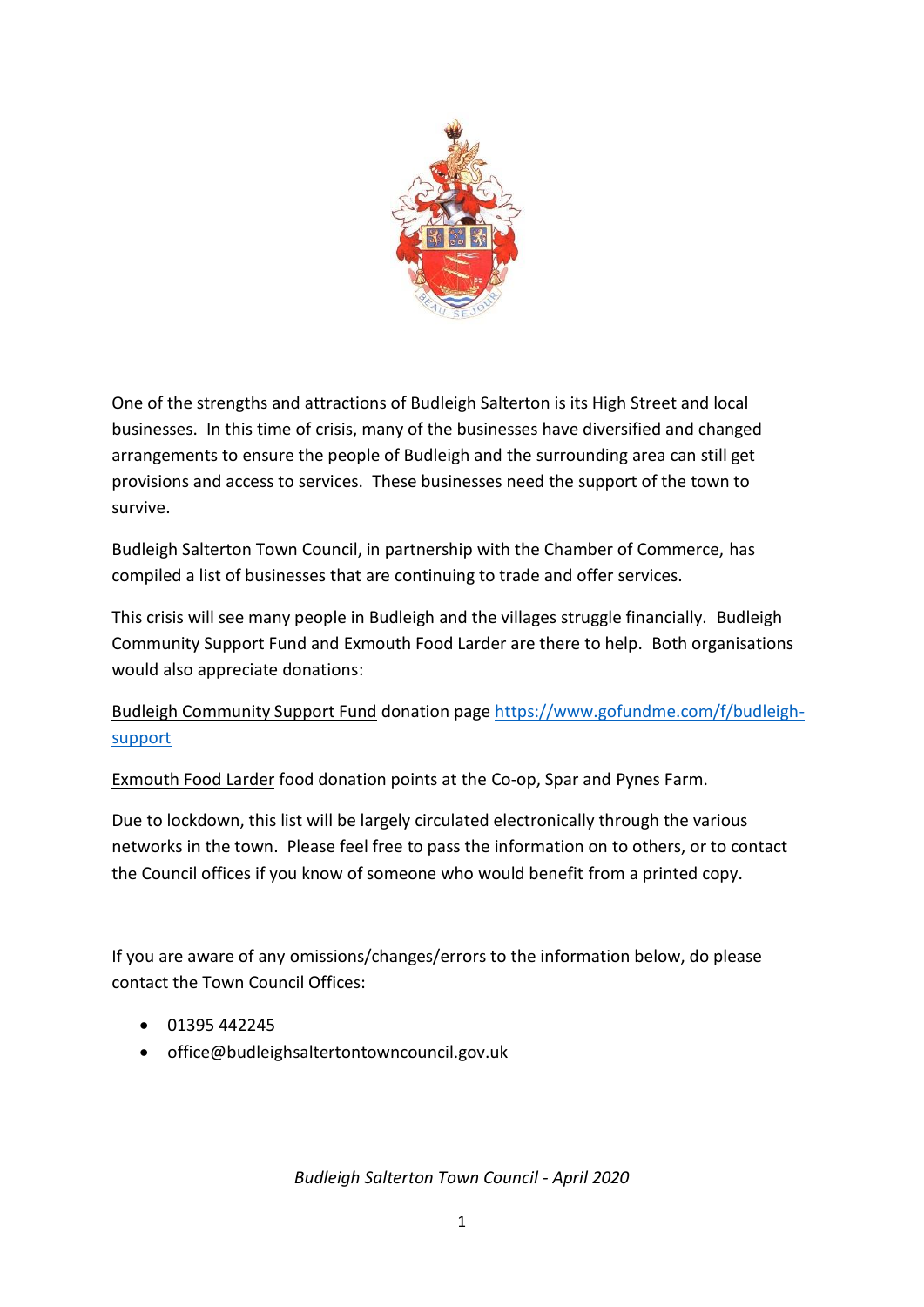## **Businesses providing essentials to Budleigh Salterton and the surrounding area**

## **Details correct as at 17 April 2020**

| <b>Name of Business</b>                      | <b>Produce available</b>                                       | <b>Contact</b><br>details | <b>Additional info</b>                                                                               |
|----------------------------------------------|----------------------------------------------------------------|---------------------------|------------------------------------------------------------------------------------------------------|
| <b>High Street Fruit n Veg</b>               | Fruit/veg/eggs/jams                                            | 01395 444164              | Call and leave name and                                                                              |
|                                              | etc                                                            |                           | telephone number - they<br>will call back. Card<br>payment over the phone.                           |
| <b>Greenway Stores</b>                       | General groceries and<br>newspapers if added to<br>an order    | 01395 443371              | Delivery Mon to Sat. Card<br>payment over the phone or<br>roaming card payment.                      |
| <b>Sampson's Butchers and</b><br><b>Deli</b> | Meat, poultry, pies,<br>cheese, eggs etc                       | 01395 442824              | Delivery Tues to Sat.                                                                                |
| <b>The Tipsy Merchant</b>                    | Wine, spirits, beers etc                                       | 01395 443943              |                                                                                                      |
| <b>Findlay Wines</b>                         | Wine, spirits, beers etc                                       | 01395 444445              | Card payment over the<br>phone. Delivery to<br>Budleigh and neighbouring<br>villages                 |
| Launchpad @ Budleigh<br>Hub                  | Frozen meals and Eggs                                          | 01395 446896              | Delivered                                                                                            |
| <b>Pynes Farm</b>                            | Fruit, veg, meat,<br>poultry, eggs, bread,<br>baked goods, etc | 01395 443329              | Tues deliveries for those<br>self-isolating/vulnerable<br>groups.<br>Also shopping by<br>appointment |
| <b>Oak Barn</b>                              | <b>Essential groceries</b>                                     | 01395 446484              | Open Mon, Tues, Thurs, Fri,<br>Sat 10am-2pm                                                          |
| The Feathers                                 | Roast dinner on<br>Sundays                                     | 01395 708852              | £8 per meal. Pre order for<br>delivery 2pm to 5pm                                                    |
| The Dog & Donkey                             | Takeaway shop plus<br>Roast dinner on<br>Sundays               | 01395 445343              |                                                                                                      |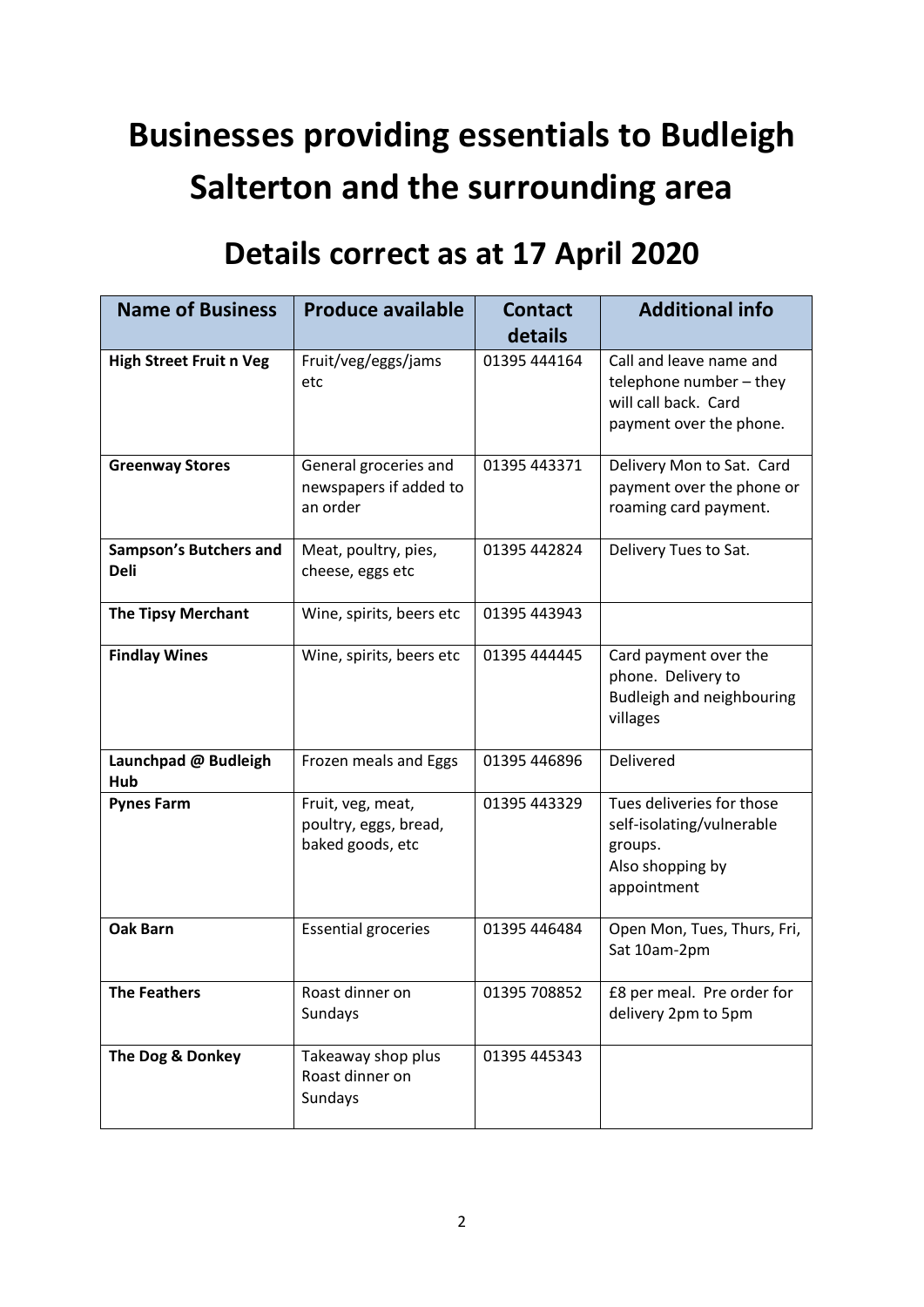| <b>Name of Business</b>                          | <b>Produce available</b>                                                                                                                 | <b>Contact</b><br>details                                          | <b>Additional info</b>                                                                                                            |
|--------------------------------------------------|------------------------------------------------------------------------------------------------------------------------------------------|--------------------------------------------------------------------|-----------------------------------------------------------------------------------------------------------------------------------|
| <b>Budleigh Fish Café</b>                        | Cod (and gluten free)<br>Scampi<br><b>Chicken Nuggets</b><br>Jumbo sausage<br>Standard chips<br>Mushy peas<br>Curry sauce                | 01395 442962                                                       | Telephone orders between<br>11am-1pm for delivery<br>between 12pm and 2pm<br>Or 4.30pm-7pm for delivery<br>between 5pm and 7.30pm |
| <b>Marcos Italian</b><br><b>Restaurant</b>       | Takeaways and delivery                                                                                                                   | 01395 442676                                                       |                                                                                                                                   |
| <b>The Crusty Cobb</b>                           | Bread, pasties, eggs,<br>flour and fresh yeast                                                                                           |                                                                    | Open 8am-2pm Mon to Sat                                                                                                           |
| <b>Budleigh Boxes</b>                            |                                                                                                                                          | 01395 446896                                                       | Can be reached via The Hub                                                                                                        |
| <b>Budleigh Pets and Pawz</b>                    | Pet food                                                                                                                                 | 01395 444223                                                       | Open Mon to Sat 10am to<br>2pm                                                                                                    |
| <b>Reflections</b>                               | Stationery etc                                                                                                                           | 01395 443520                                                       | Postal service for<br>practicable items<br>9am to 1pm.<br>Note through the door or<br>leave a message                             |
| <b>Gilbert Stephens</b><br><b>Solicitors</b>     | Still provide their usual<br>services including:<br>Conveyancing, Probate<br>services, Family law,<br>Powers of Attorney,<br>Wills, etc. | 01395 445581                                                       |                                                                                                                                   |
| Saxby & Sinden<br><b>Accountants</b>             | Accountancy services                                                                                                                     |                                                                    | Can be contacted via email<br>Julie.sinden@hammett-<br>associates.co.uk                                                           |
| <b>Exmouth Food Larder</b>                       | Food and essentials for<br>those struggling<br>financially                                                                               | help@exmouth<br>larder.co.uk<br>07749 322291<br>Or<br>01395 446896 | Delivery to Budleigh                                                                                                              |
| <b>Budleigh Community</b><br><b>Support Fund</b> | Financial support                                                                                                                        | 01395 446896                                                       |                                                                                                                                   |